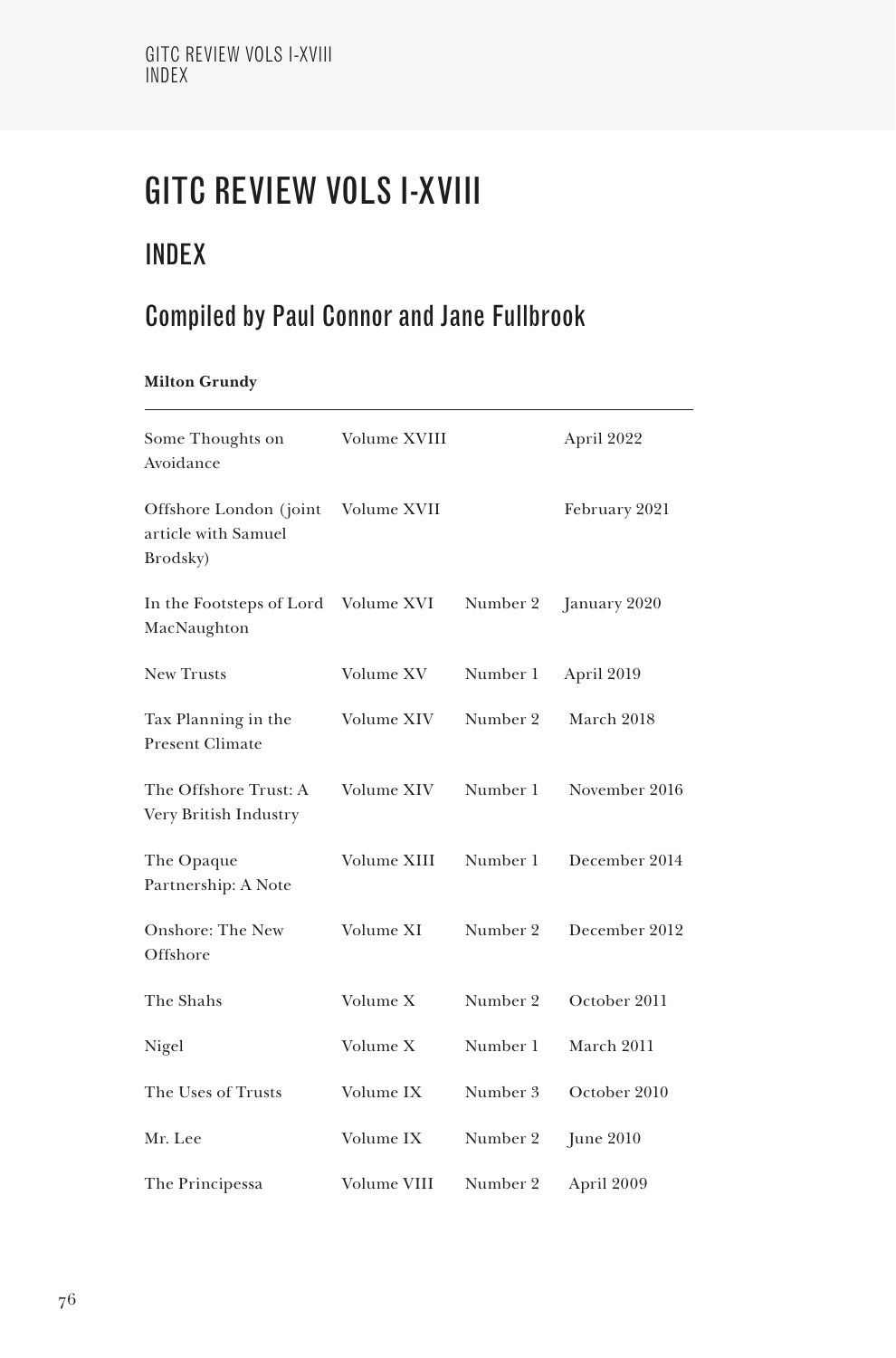## GITC REVIEW  $VOL.XVIII \sim APRIL 2022$

## **Milton Grundy (continued)**

| Case Note: <i>Smallwood v.</i><br>Revenue & Customs<br><i>Commissioners</i>                    | Volume VII | Number 2 | June $2008$   |
|------------------------------------------------------------------------------------------------|------------|----------|---------------|
| "Benefit": A Note                                                                              | Volume VII | Number 1 | December 2007 |
| The Smith Story                                                                                | Volume VI  | Number 2 | June $2007$   |
| Treaty-Shopping<br>through Life Assurance                                                      | Volume IV  | Number 2 | May 2005      |
| Home Thoughts from<br>Abroad                                                                   | Volume III | Number 1 | November 2003 |
| The Limited Partnership: Volume II<br>A UK vehicle for non-<br>residents with non-UK<br>income |            | Number 1 | November 2002 |
| The Offshore Trust in<br><b>Barbados</b>                                                       | Volume I   | Number 2 | May 2002      |

## **David Goldberg QC**

| A Speech to Mark the<br>Publication of "Taxation"<br>of Partnerships and LLPs"<br>by Damien Crossley and<br>Mark Baldwin | Volume XVIII |          | April 2022    |
|--------------------------------------------------------------------------------------------------------------------------|--------------|----------|---------------|
| Lockdown Thoughts                                                                                                        | Volume XVII  |          | February 2021 |
| $IR35 + BEPS + DAC6 = ?$                                                                                                 | Volume XVI   | Number 2 | January 2020  |
| Disputes with HMRC:<br>Why They Arise and<br>How to Resolve Them                                                         | Volume XV    | Number 1 | April 2019    |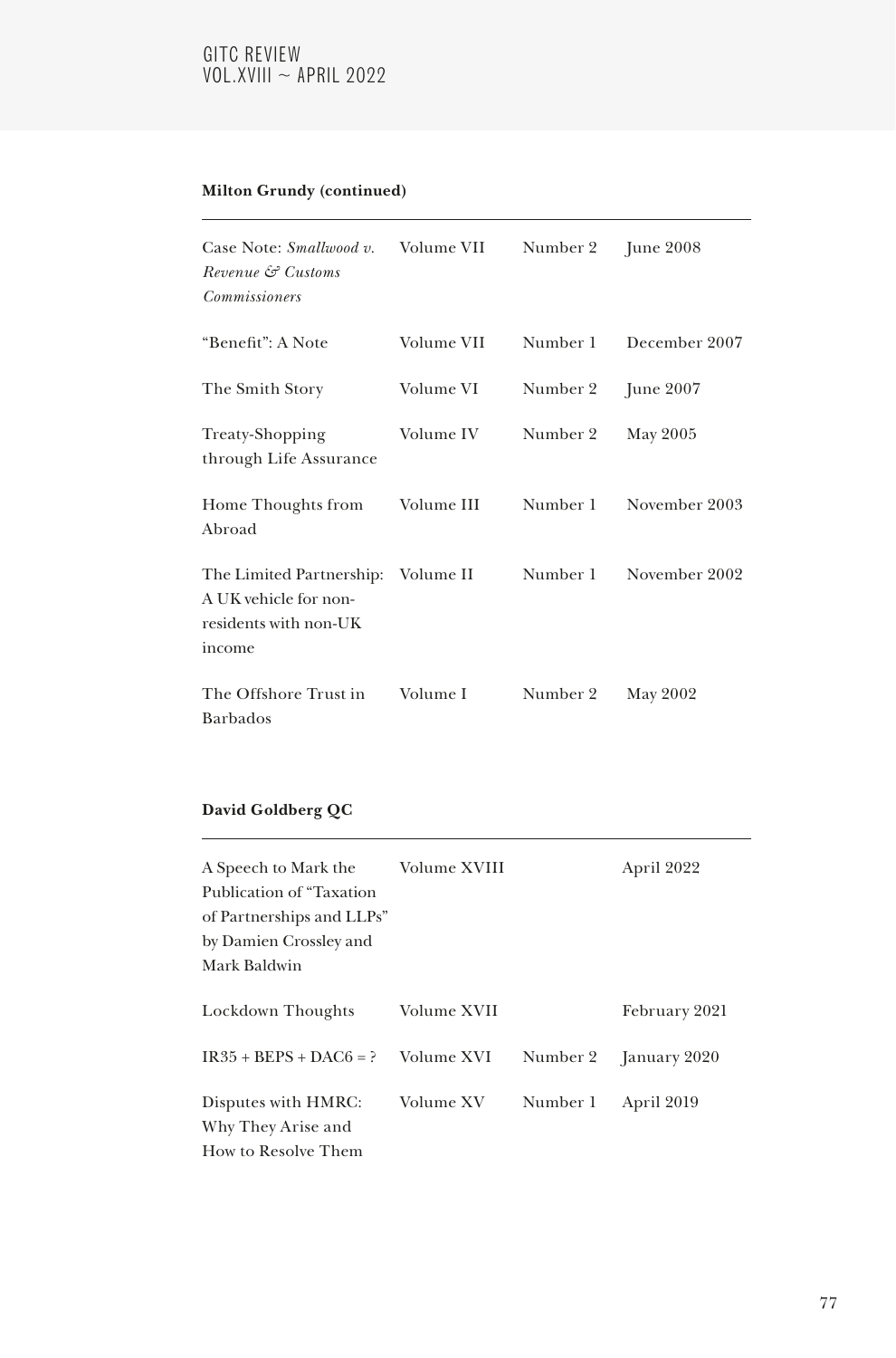| The Criminalisation of<br>Tax Law                                                                            | Volume XIV  | Number 2 | March 2018    |
|--------------------------------------------------------------------------------------------------------------|-------------|----------|---------------|
| Where Ignorant Armies<br>Clash by Night: How<br>Reducing the Size of the<br>State has increased its<br>Power | Volume XIV  | Number 1 | November 2016 |
| The Senior Accounting<br>Officer                                                                             | Volume XIII | Number 1 | December 2014 |
| Reflections on the<br><b>GAAR</b>                                                                            | Volume XII  | Number 2 | January 2014  |
| How Clear, Transparent,<br>Accessible & Foreseeable<br>Is Tax Law & Practice                                 | Volume XII  | Number 1 | June 2013     |
| The Current Focus on<br>Tax Avoidance                                                                        | Volume XI   | Number 2 | December 2012 |
| Some Reflections on<br>Tower MCashback                                                                       | Volume X    | Number 2 | October 2011  |
| <b>Recent Tax Cases</b>                                                                                      | Volume X    | Number 1 | March 2011    |
| On the Nature of Reality Volume IX                                                                           |             | Number 1 | December 2009 |
| Thoughts on Corporate<br>Residence                                                                           | Volume VIII | Number 3 | June 2009     |
| Tax Avoidance in<br>Practice                                                                                 | Volume VIII | Number 1 | November 2008 |
| Mars and Secan: There<br>Illusion and Here Truth;<br>the Computation of Profit                               | Volume VII  | Number 2 | June $2008$   |
| The Ordinary and<br>Extraordinary Power of<br>the European Court of<br><b>Justice</b>                        | Volume VI   | Number 2 | June 2007     |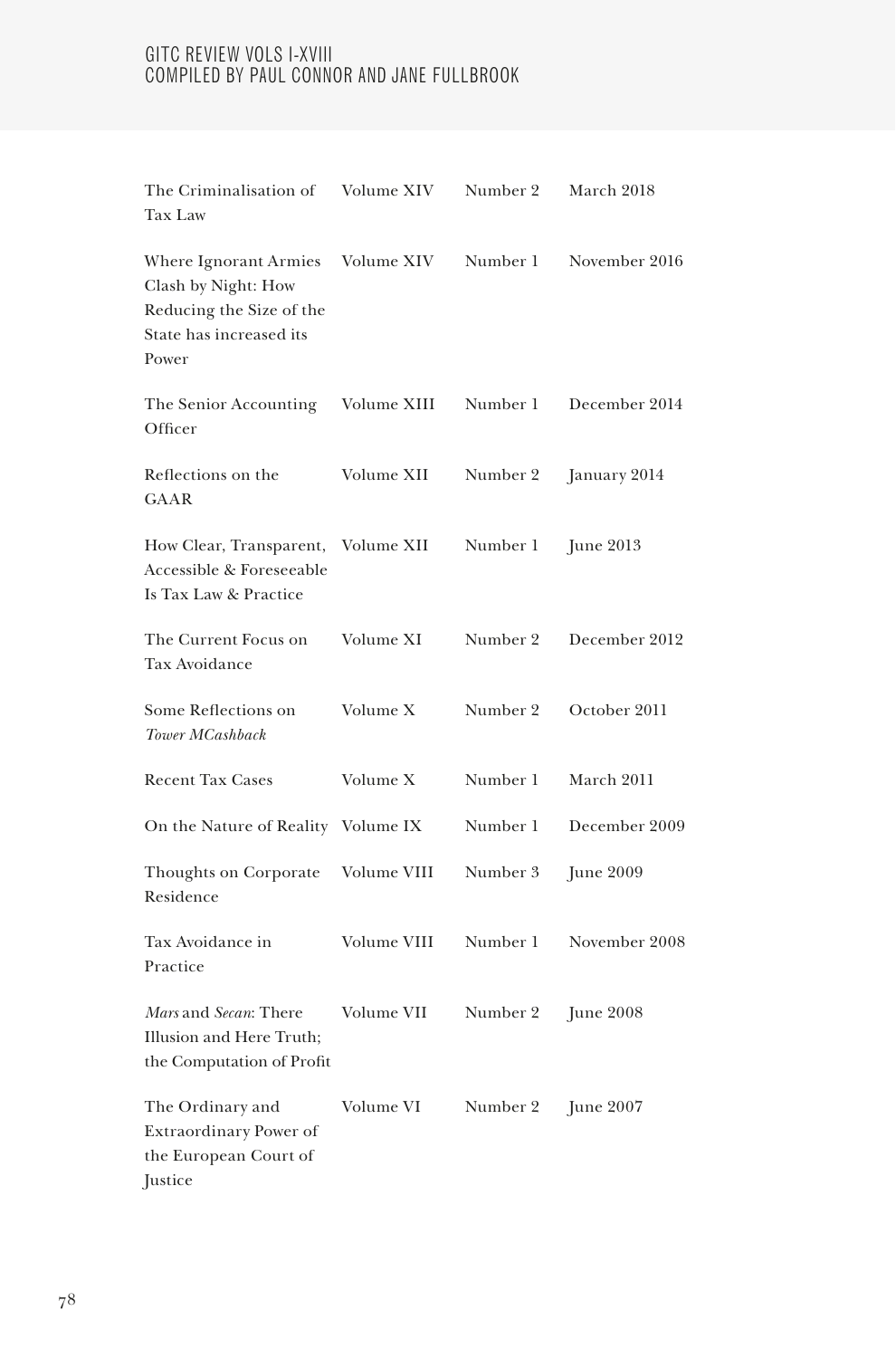## GITC REVIEW  $VOL.XVIII \sim APRIL 2022$

## **David Goldberg QC (continued)**

| The Problem is<br>Perception                                                                     | Volume IV | Number 2 | May 2005      |
|--------------------------------------------------------------------------------------------------|-----------|----------|---------------|
| Words From The Heart:<br>Tax Avoidance of the<br>Third Kind; the Lessons<br>of Schrodinger's Cat | Volume IV | Number 1 | November 2004 |
| The Legal Adviser's<br>Responsibility                                                            | Volume II | Number 1 | November 2002 |
| Anti-Avoidance                                                                                   | Volume I  | Number 1 | November 2001 |

## **Nicola Shaw QC**

| Tax Law and the<br>Supreme Court                                                                                     | Volume XIV | Number 2 | March 2018 |
|----------------------------------------------------------------------------------------------------------------------|------------|----------|------------|
| College of Estate<br>Management v. Customs<br>& Excise Commissioners<br>[2005] STC 1597: Case<br>Note and Commentary | Volume V   | Number 2 | May 2006   |
| Tax and the Proceeds of Volume II<br>Crime                                                                           |            | Number 2 | April 2003 |

## **Laurent Sykes QC**

| A Few Points of Interest    Volume XVIII                                        |          | April 2022    |
|---------------------------------------------------------------------------------|----------|---------------|
| A Few Points of Interest    Volume XVII                                         |          | February 2021 |
| Getting Lost in the Volume XVI Number 2 January 2020<br>World of Deemed Reality |          |               |
| A Few Points of Interest — Volume XIV                                           | Number 1 | November 2016 |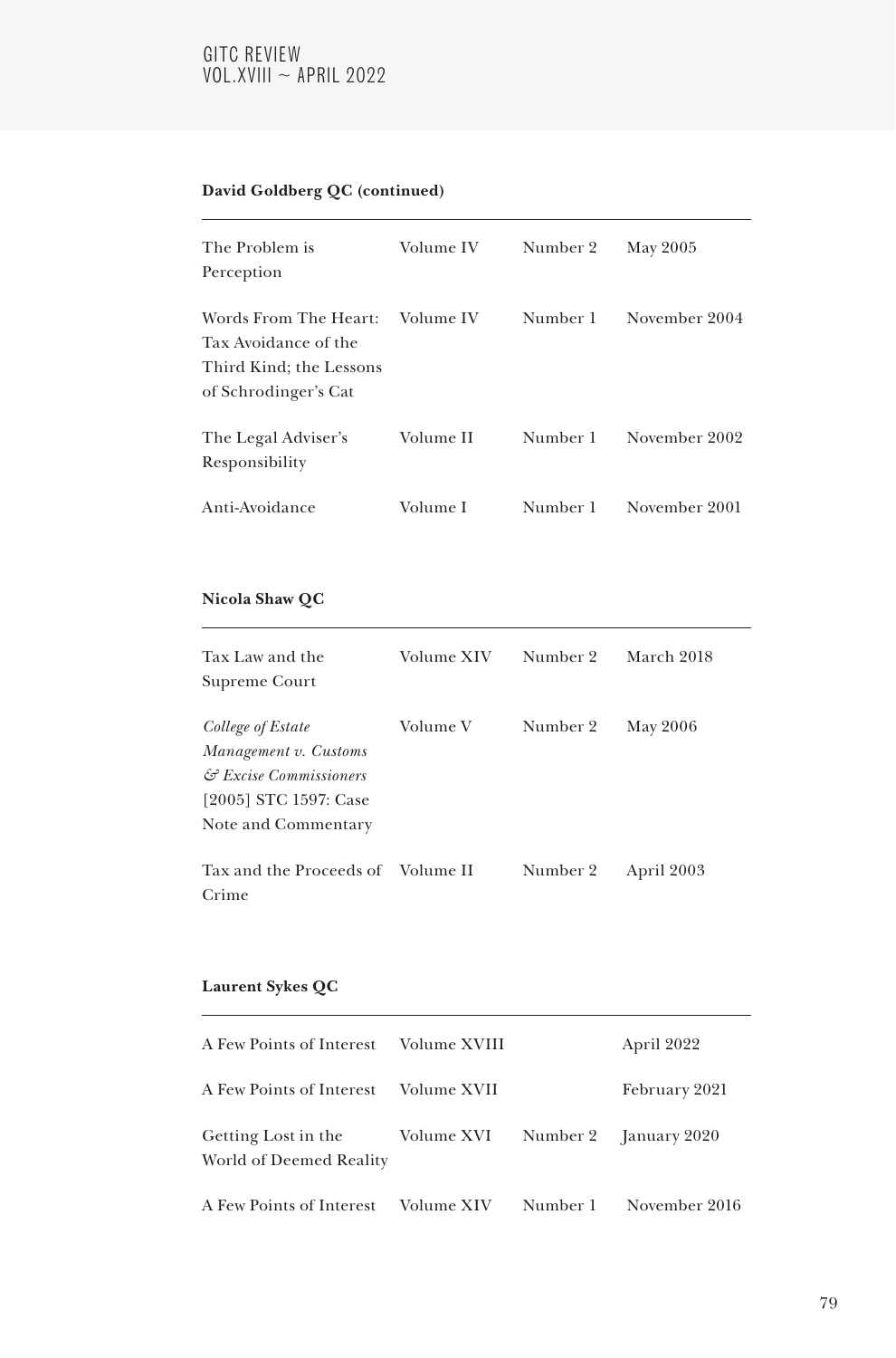| Four Practical Points to<br>Help Defend Your Client                                    | Volume XIII | Number 1 | December 2014    |
|----------------------------------------------------------------------------------------|-------------|----------|------------------|
| Why Care is Needed in<br>Applying The Hok Case                                         | Volume XII  | Number 2 | January 2014     |
| Capital vs. Revenue:<br>Some Points to Bear in<br>Mind in Disputes with<br><b>HMRC</b> | Volume XII  | Number 1 | <b>June 2013</b> |
| Loans to Participators:<br>A Practical Point                                           | Volume XI   | Number 1 | April 2012       |
| Domestic Anti-avoidance Volume IX<br>Provisions: Treaty and<br><b>EU</b> Overrides     |             | Number 3 | October 2010     |
| Residence and Zero Rate Volume IX<br>of Tax Jurisdictions                              |             | Number 2 | June $2010$      |
| Making Sense of s.809L Volume VIII                                                     |             | Number 2 | April 2009       |
| CFC Code Removed from Volume VIII<br>Statute Book by Judge                             |             | Number 1 | November 2008    |

## **Michael Jones QC**

| A Guide to Some of the<br>Principal Parts of the<br>Offshore Funds Rules –<br>Part III | Volume X  | Number 2 | October 2011 |
|----------------------------------------------------------------------------------------|-----------|----------|--------------|
| A Guide to Some of the<br>Principal Parts of the<br>Offshore Funds Rules<br>– Part II  | Volume X  | Number 1 | March 2011   |
| A Guide to Some of the<br>Principal Parts of the<br>Offshore Funds Rules<br>$- Part 1$ | Volume IX | Number 3 | October 2010 |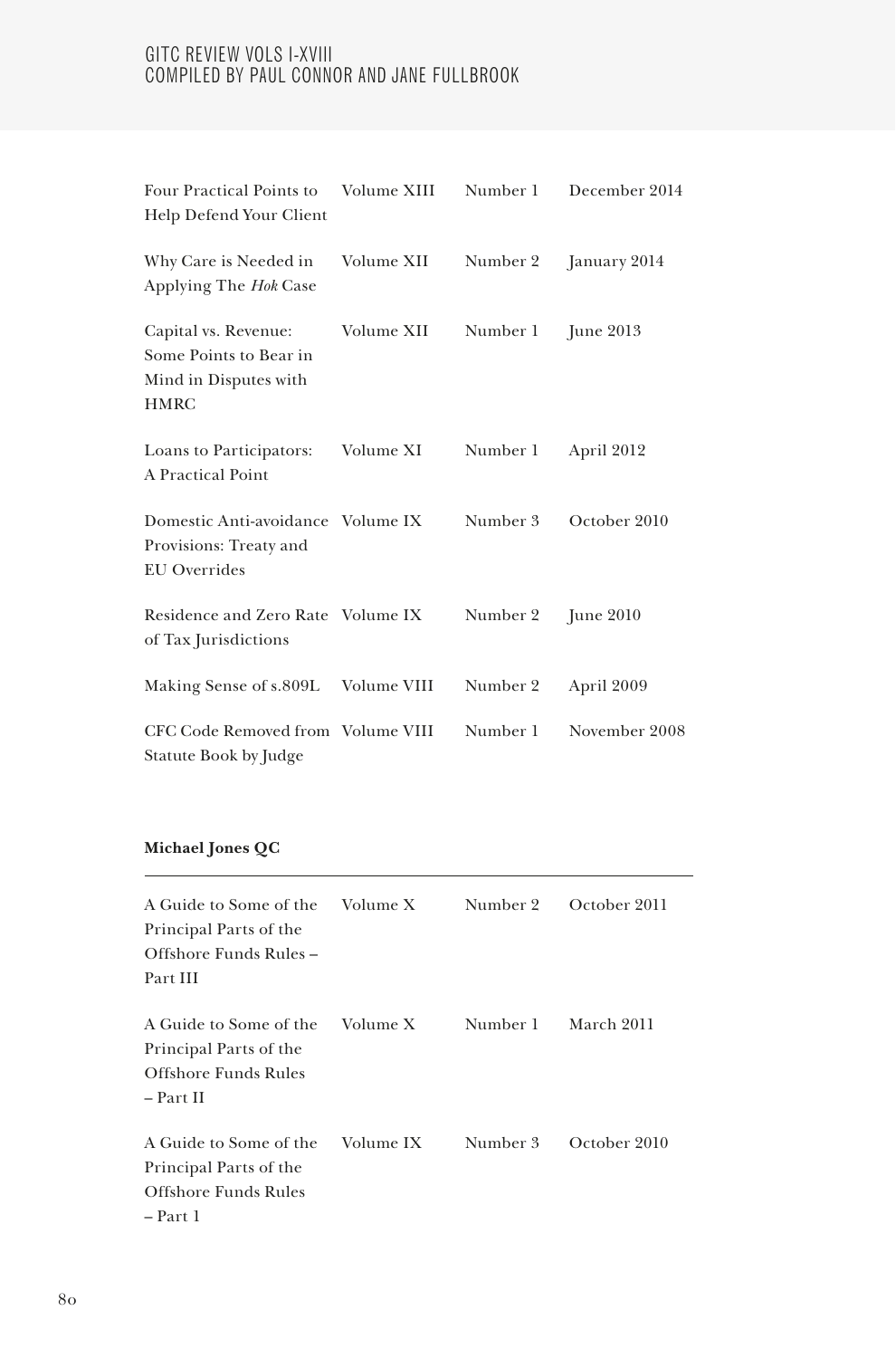## GITC REVIEW  $VOL.XVIII \sim APRIL 2022$

## **Michael Jones QC (continued)**

| Tax Planning in Pre-            | Volume VIII | Number 3 June 2009 |  |
|---------------------------------|-------------|--------------------|--|
| packaged                        |             |                    |  |
| Administrations                 |             |                    |  |
| Every Second Counts: Volume VII |             | Number 2 June 2008 |  |
| Limits on HMRC's Power          |             |                    |  |
| to Recover NICs                 |             |                    |  |

### **Nikhil V. Mehta**

| Tax Avoidance Purpose<br>Winner Takes All (Again)                    | Volume XVIII |          | April 2022    |
|----------------------------------------------------------------------|--------------|----------|---------------|
| Redomiciliation and the<br>Semifreddo Rabbit                         | Volume XVII  |          | February 2021 |
| Judicial Unallowable<br>Purposes                                     | Volume XVI   | Number 2 | January 2020  |
| A Tale of Two Domiciles                                              | Volume XV    | Number 1 | April 2019    |
| The Reasonable Senior<br><b>Accounting Officer</b>                   | Volume XIV   | Number 2 | March 2018    |
| The Importance of<br>Being NRI                                       | Volume XIV   | Number 1 | November 2016 |
| Foreign Collateral<br>Damage                                         | Volume XIII  | Number 1 | December 2014 |
| There's no Such Thing<br>as a Sanofi Clause – Or<br>Perhaps There Is | Volume XII   | Number 2 | January 2014  |
| The Bond and the Short<br>of It                                      | Volume XII   | Number 1 | June $2013$   |
| Vodafone, Hydra and<br>Hercules' Second<br>Labour Revisted           | Volume XI    | Number 2 | December 2012 |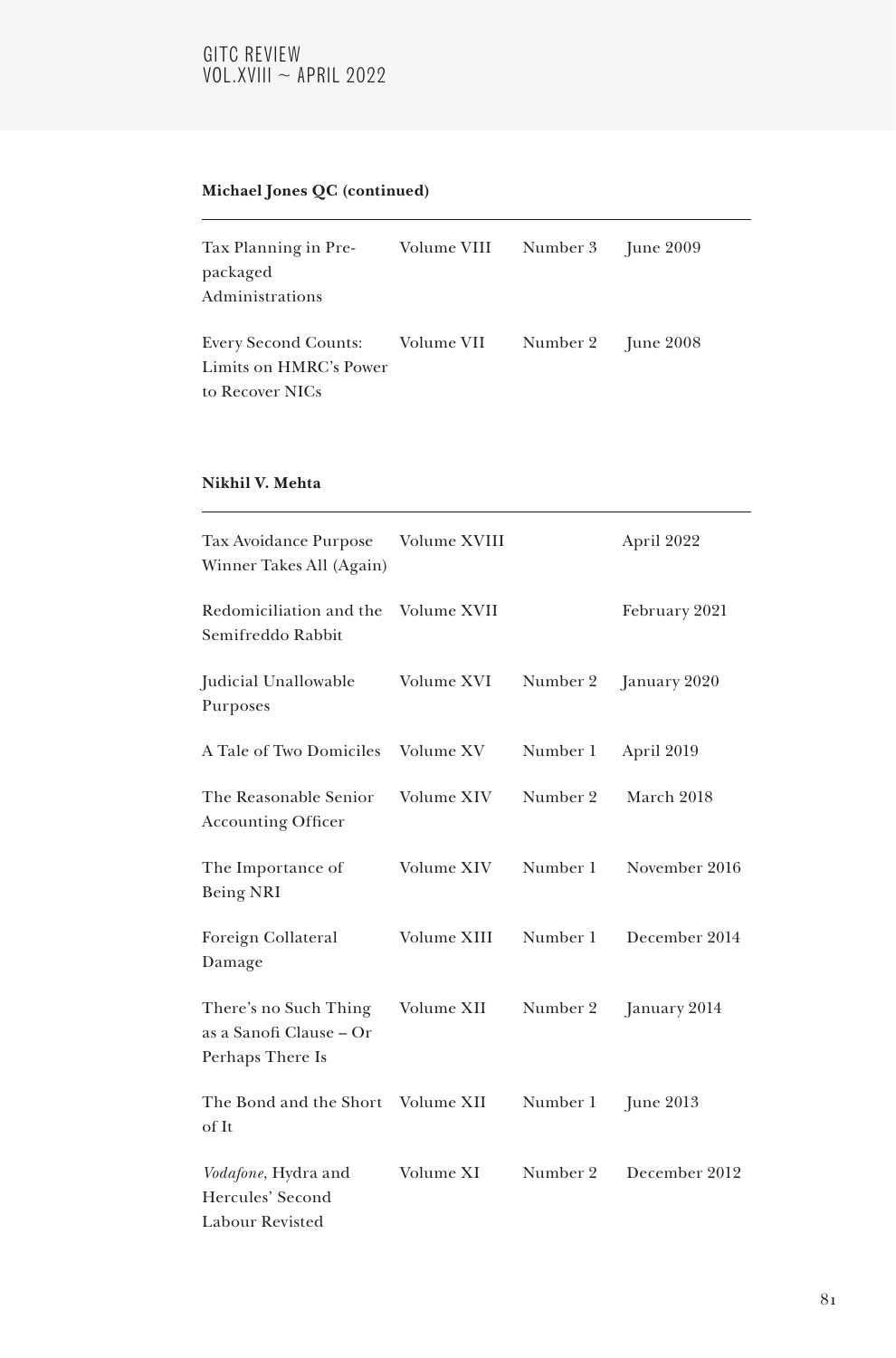| Vodafone's Supreme                            | Volume XI | Number 1 | April 2012  |
|-----------------------------------------------|-----------|----------|-------------|
| Court Victory in India                        |           |          |             |
| Debt Releases Taxing<br>Times for a Corporate | Volume X  | Number 1 | March 2011  |
| Debtor                                        |           |          |             |
| Growing (Capital) Pains Volume IX             |           | Number 2 | June $2010$ |
| in Indian Taxation and                        |           |          |             |
| <b>Other Fiscal Ailments</b>                  |           |          |             |
| for Foreign Investors                         |           |          |             |

## **Conrad McDonnell**

| Schrödinger's Cat         | Volume XIII | Number 1 | December 2014 |
|---------------------------|-------------|----------|---------------|
| The Music Between the     | Volume VI   | Number 1 | February 2007 |
| Notes: A review of "More" |             |          |               |
| Essays in International   |             |          |               |
| Tax Planning" Milton      |             |          |               |
| Grundy                    |             |          |               |
| Tax and Damages           | Volume II   | Number 2 | April 2003    |

#### **Michael Firth**

| The Limits of Limited<br>Liability                        | Volume XVIII |          | April 2022 |
|-----------------------------------------------------------|--------------|----------|------------|
| Delay and Alternative<br>Remedies in Judicial             | Volume XV    | Number 1 | April 2019 |
| Review Claims Against                                     |              |          |            |
| <b>HMRC</b>                                               |              |          |            |
| Consistently Inconsistent Volume XIV<br>– Appeals against |              | Number 2 | March 2018 |
| Findings of Fact to the                                   |              |          |            |
| Upper Tribunal                                            |              |          |            |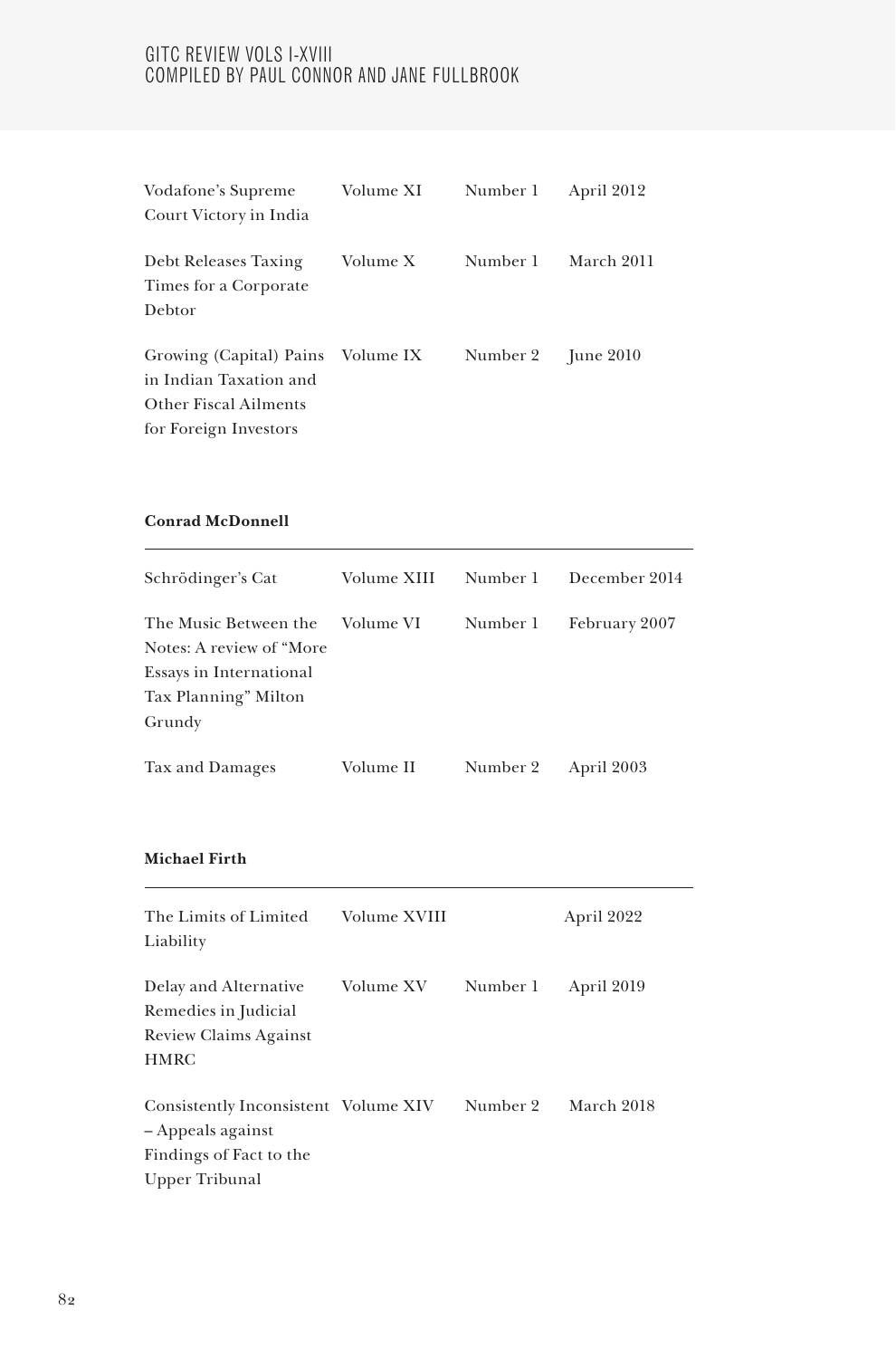## **Michael Firth (continued)**

| Why the First-Tier Tax<br>Tribunal Definitely has<br>Judicial Review<br><i>urisdiction</i> | Volume XIV | Number 1 | November 2016    |
|--------------------------------------------------------------------------------------------|------------|----------|------------------|
| The Magic Behind MTIC Volume XIII<br>(Statistical Reasoning in<br>Tax Cases)               |            | Number 1 | December 2014    |
| Tax Superpositions                                                                         | Volume XII | Number 2 | January 2014     |
| The Taxation of Jointly<br><b>Owned Property</b>                                           | Volume XII | Number 1 | <b>June 2013</b> |
| A Trap for Remittance-<br>Basis Taxpayers: The<br>Situs of Choses in Action                | Volume XI  | Number 2 | December 2012    |

## **Laura K. Inglis**

| Some Pitfalls in the Tax Volume XVII<br>Treatment of                |            |          | February 2021         |
|---------------------------------------------------------------------|------------|----------|-----------------------|
| <b>Compensation Payments</b>                                        |            |          |                       |
| The Turbulent State of<br>the Disguised<br><b>Employment Regime</b> | Volume XVI |          | Number 2 January 2020 |
| <b>Tax Considerations in</b><br>Matrimonial Finance<br>Cases        | Volume XV  | Number 1 | April 2019            |

### **Samuel Brodsky**

| Disguised Tax | Volume XVIII | April 2022 |
|---------------|--------------|------------|
|               |              |            |